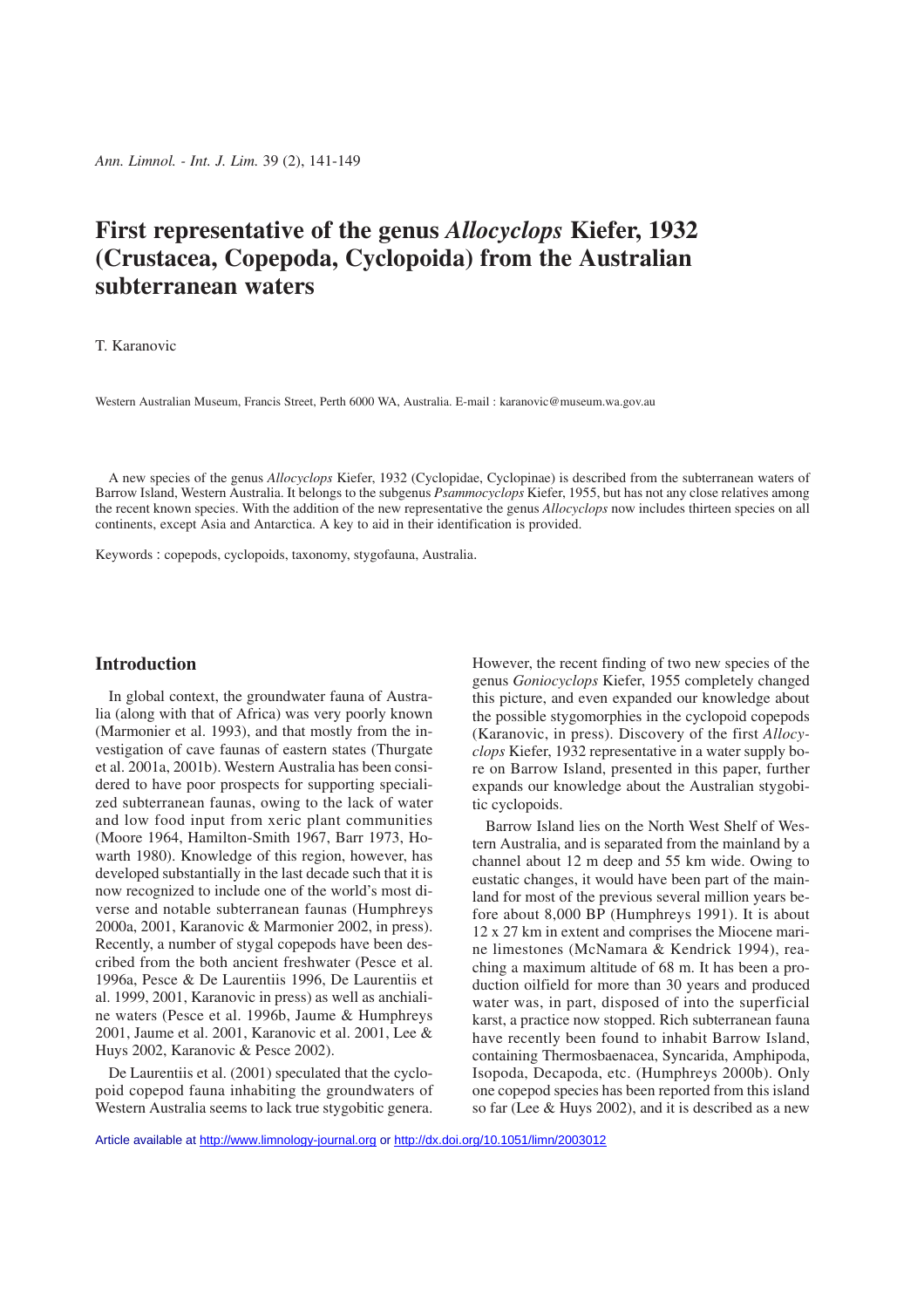genus in the harpacticoid family Ameiridae. *Allocyclops* (*Psammocyclops*) *consensus* n.sp. is the first cyclopoid to be described from Barrow Island, but many other copepods will be reported in the forthcoming papers.

The genus *Allocyclops* Kiefer, 1932 has been recently revised (Karanovic 2001) and subdivided into three subgenera : *Allocyclops* s.str., *Psammocyclops* Kiefer, 1955 and *Stolonicyclops* Reid & Spooner, 1998. The subgenus *Stolonicyclops* is monospecific and known so far only from North America (Reid & Spooner, 1998). *Psammocyclops* is represented by one species in Africa, Madagascar and South America each, and the Australian one also belongs to this subgenus. The subgenus *Allocyclops* is the largest one, containing four species in southern Europe, three in Africa and one in Cuba. A key for the identification of all thirteen species of the genus *Allocyclops* is also included in this paper.

## **Methods**

Sample was collected with a haul-net (mesh size 250 micrometers) from a water supply bore. Haul-nets are actually simple plankton nets of a different size suitable for the bore, which can range from 30 to 180 mm in diameter. Weighed net was lowered down into the bore with one bottle screwed on its distal part, then hauled through the water column a number of times. The sample was sorted while alive under dissecting microscope and the copepods were then fixed in 70 % ethanol and assigned a field number (prefix BES). Specimen was dissected in Faure's medium, which was prepared following the procedure discussed by Stock & Vaupel Klein (1996). Dissected appendages were covered with a coverslip. For the urosome or the whole animal two human hairs were mounted between the slide and coverslip, so the parts could not be compressed. By moving the coverslip carefully by hand, the whole animal or a particular appendage could be positioned in different aspects, making possible the observation of morphological details. During the examination water slowly evaporated, and appendages eventually remained in completely dry Faure's medium. All drawings were prepared using a drawing attachment (tube) on a Leica-DMLS brightfield compound microscope, with C-PLAN achromatic objectives. Morphological terminology follows Huys & Boxshall (1991), except for the swimming legs armature formula, where a much more simplified version is used.

## **Results**

Order Cyclopoida Sars, 1886 Family Cyclopidae Burmeister, 1834 Subfamily Cyclopinae Dana, 1853 Genus *Allocyclops* Kiefer, 1932 Subgenus *Psammocyclops* Kiefer, 1955 *Allocyclops* (*Psammocyclops*) *consensus* n.sp.

#### **Material Examined**

Holotype female (WAM C25059), Western Australia, Barrow Island, water supply bore, 25 October 1998, leg. W.F. Humphreys & S. Eberhard (BES : 3454), 20°49'27''S 115°26'19''E : dissected on two slides.

### **Description**

Female (holotype). Body length, excluding caudal setae, 0.421 mm. Habitus (Fig. 1) harpacticoidal, dorsoventrally compressed, with prosome/urosome ratio 1.8 and greatest width at posterior end of cephalothorax. Body length/width ratio about 3.1 ; cephalothorax about 1.5 times as wide as genital double-somite. Rostral expansion well developed. Free pedigerous somites without particular expansions laterally. Preserved specimen colourless. Nauplius eye absent. Rostrum well developed, membranous, broadly rounded and furnished with two large sensillae. Cephalothorax less than 1.2 times as long as wide ; represents 37 % of total body length. Surface of cephalothorax shield with many large sensillae ; no other ornamentation visible. Hyaline fringes of all prosomites narrow and smooth. Second pedigerous somite (first free) ornamented with several large sensillae, third pedigerous somite with 2 pairs of sensillae, while fourth and fifth with only 1 dorsal pair of large sensillae (Fig. 1). First urosomal somite (fifth pedigerous) with hyaline fringe smooth both dorsally and ventrally (Figs  $3 \& 6$ ), while other urosomal somites with slightly undulated fringes. Genital double-somite 0.86 times as long as wide (dorsal view), ornamented with single pair of lateral sensillae, near genital aperture. Copulatory pore small, triangular, situated near distal end of first third of somite length ; copulatory duct short, not sclerotized. Seminal receptacle large, represents 77 % of double-somite's length, without clear distinction between anterior and posterior expansions ; posterior expansion quadriform and about twice as wide as anterior one, which spindle-shaped (Fig. 8). Ovipores situated laterally, covered with reduced sixth legs. Hyaline fringe slightly wavy. Third and fourth urosomal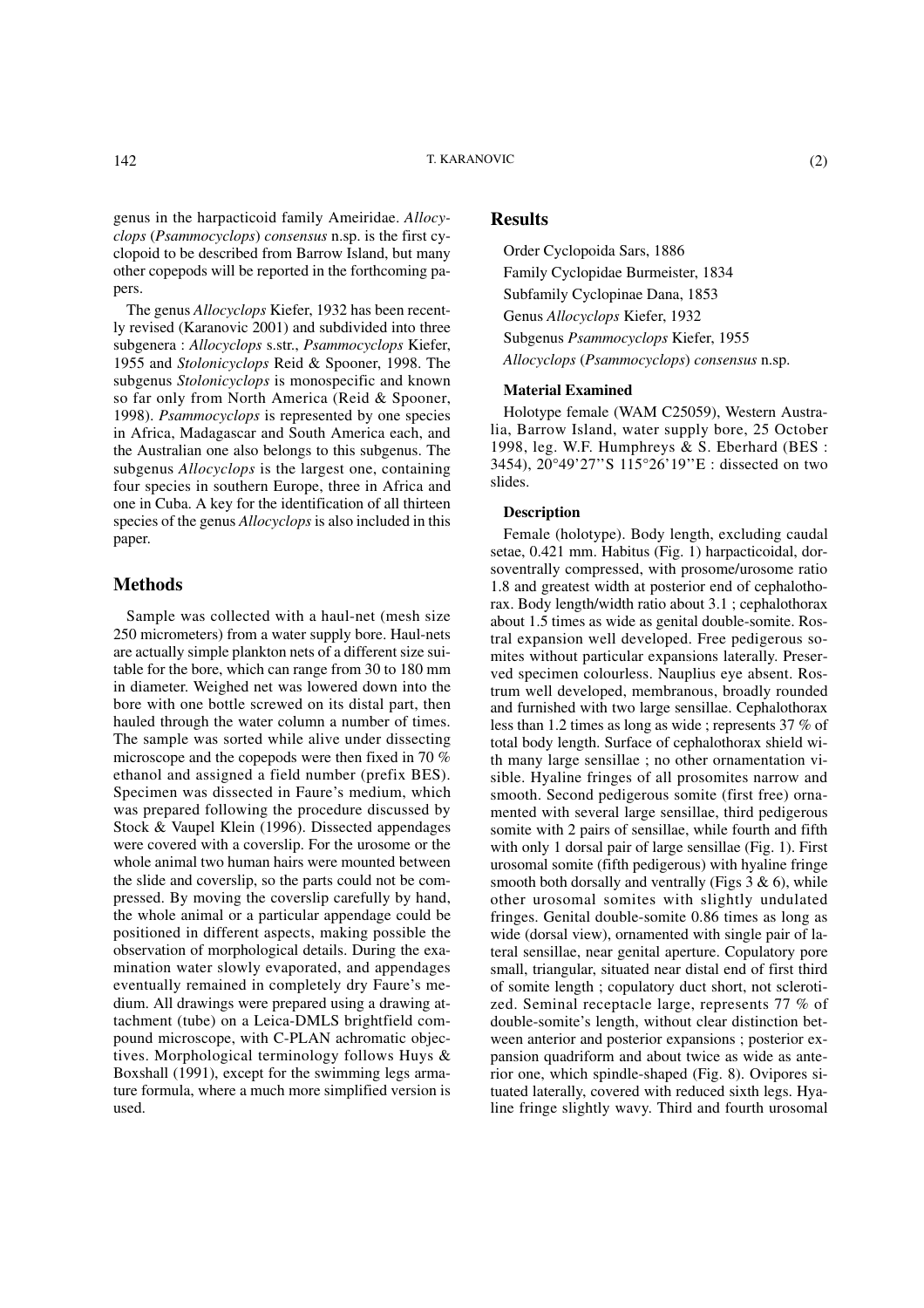

Figs 1-5. *Allocyclops* (*Psammocyclops*) *consensus* n.sp., holotype (female) : 1 - habitus, dorsal view ; 2 - mandibula ; 3 - urosome, dorsal view ; 4 - antennula ; 5 - maxillula. Scales = 0.1 mm.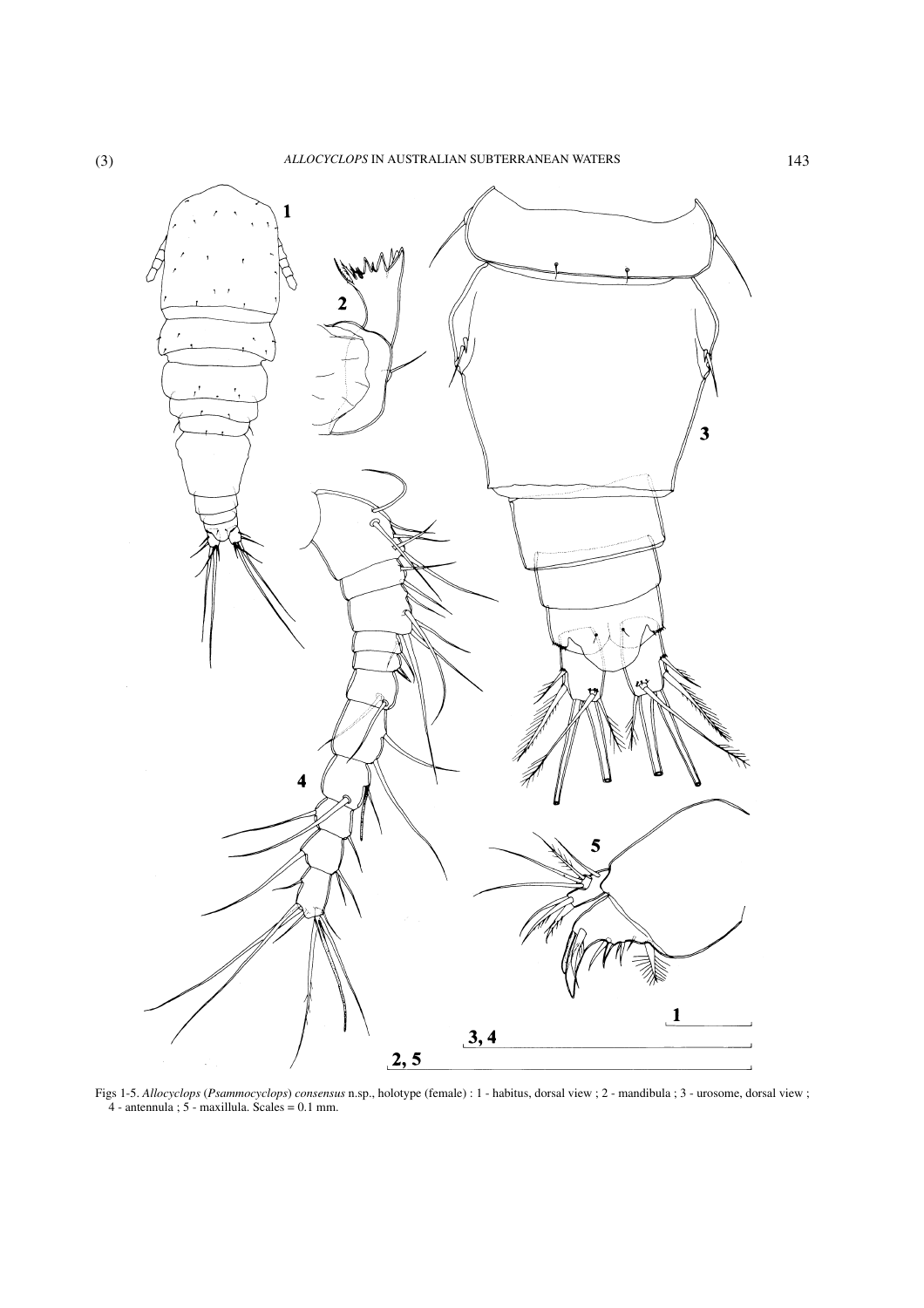

Figs 6-11. *Allocyclops* (*Psammocyclops*) *consensus* n.sp., holotype (female) : 6 - urosome, lateral view ; 7 - maxilla ; 8 - abdomen, ventral view ; 9 - antenna ; 10 - maxilliped ; 11 - labrum. Scales = 0.1 mm.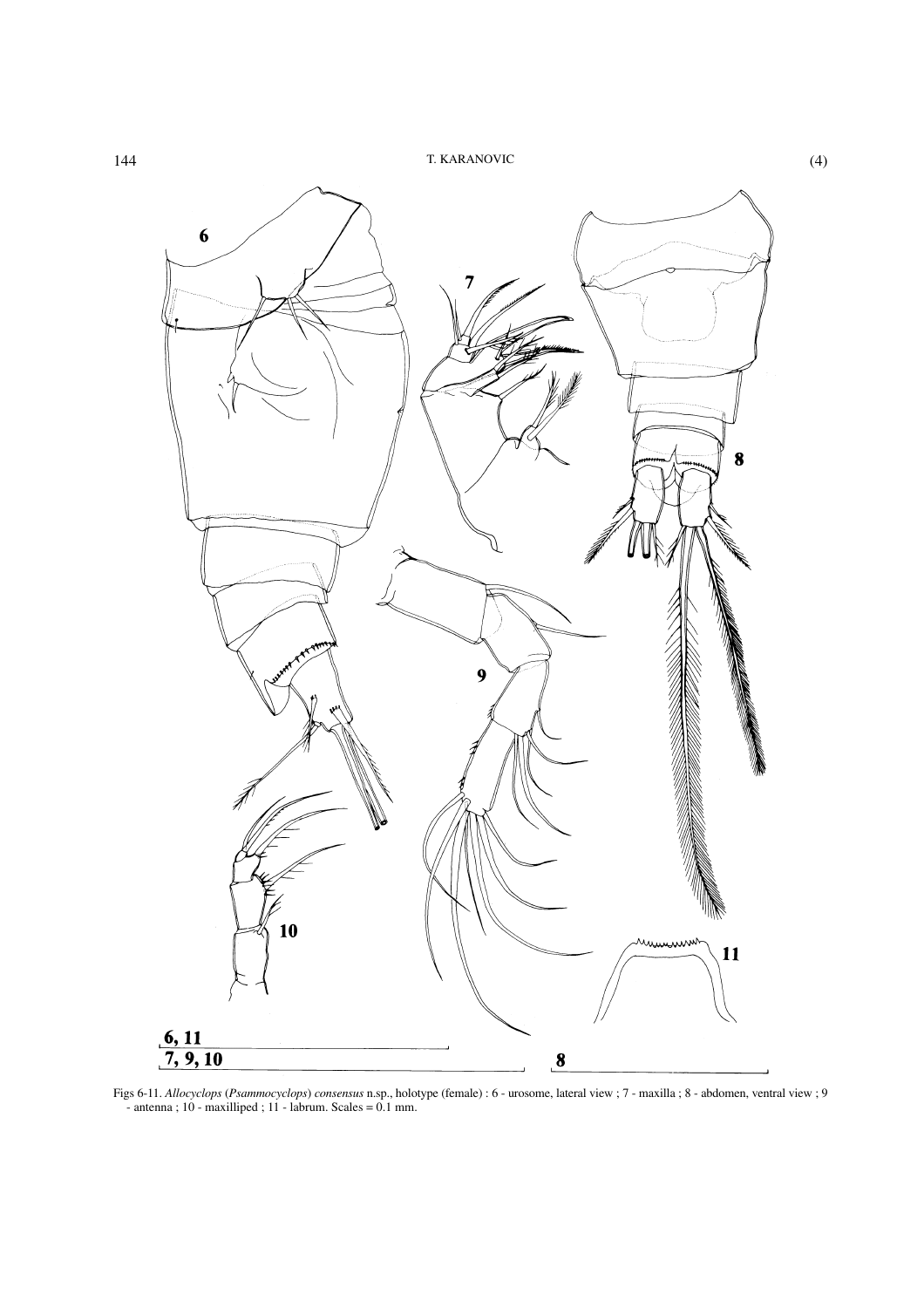somites without any ornamentation and with wavy fringes both ventrally and dorsally ; third somite about 1.2 times as long as fourth somite. Anal somite with convex, smooth, broad and very long anal operculum, which produced posteriorly beyond somite limit, exceeding half length of caudal rami ; ornamented with 2 large sensillae dorsally and transverse row of minute spinules on posterior margin (Fig. 3). Anal sinus smooth.

Caudal rami (Figs 3, 6 & 8) almost parallel, with space between them less than half of 1 ramus width, and 1.7 times as long as wide ; ornamentated with few spinules at base of outermost apical seta and lateral seta, and also 3 spinules at base of dorsal seta. Dorsal seta long, about 1.6 times as long as ramus, inserted at 6/7 of ramus length, uniarticulate at base and bipinnate at distal part. Lateral seta arising slightly dorsolaterally at middle of ramus length, somewhat longer than ramus width. Outermost apical seta inserted considerably subapically, very stout, spiniform, about 1.2 times as long as ramus, bipinnate. Innermost apical seta 0.4 times as long as dorsal one and about 0.6 times as long as outermost apical seta, bipinnate at distal end. Principal apical setae without braking planes ; inner seta about 1.5 times as long as outer one, and 0.34 times as long as body length.

Antennula (Fig. 4) 11-segmented, reaching 3/4 of cephalothorax length, with slender aesthetascs on eighth and eleventh segments and setal formula as follows : 6.2.5.2.1.2.2.2.2.3.7. No setae articulating on basal part, and just 1 apical seta on eleventh segment pinnate at distal end; all other setae smooth. Single seta on fifth segment spiniform and very short. Length ratio of antennular segments, from proximal end, and along caudal margins, 1 : 0.5 : 0.7 : 0.4 : 0.3 : 0.7 : 1.2 :  $0.9:0.7:0.8:1.1.$ 

Antenna (Fig. 9) 4-segmented, comprising long coxobasis and 3-segmented endopod. Coxobasis unornamented, armed with 1 smooth seta at distal inner corner; seta representing exopod absent. First endopodal segment also unornamented, armed with 1 smooth seta. Second endopodal segment about 1.8 times as long as wide, ornamented with short longitudinal row of minute spinules, armed with 5 smooth setae (3 lateral, 1 subapical, and 1 apical). Third endopodal segment 2.5 times as long as wide, ornamented with 2 short longitudinal rows of minute spinules, armed with 7 smooth apical setae.

Labrum (Fig. 11) trapezoidal, without any ornamentation. Cutting edge slightly concave, with 15 small but very sharp teeth between weakly produced, rounded, lateral corners.

Mandibula (Fig. 2D) with palp reduced to small protuberance, which bearing 1 smooth and short seta (not reaching middle of coxal gnathobase). Coxal gnathobase cutting edge clearly devided into 2 regions : inner group of 3 complex teeth, innermost tooth strongest, outermost sharpest ; and outer group of 6 simple teeth (2 of which very strong) and outermost unipinnate seta, which about 0.8 times as long as seta on palp.

Maxillula (Fig. 5) composed of well developed praecoxa and 2-segmented palp. Arthrite of praecoxa with 4 very strong apical spines, of which only 1 ornamented with few spinules and not fused at base. Praecoxa armed with 6 armature elements along inner margin, proximalmost longest one and bipinnate ; others smooth. Palp with clearly distinct endopod, which bearing 2 smooth apical and 1 bipinnate subapical seta, and armed laterally with 1 exopodal smooth seta and apically with 3 strong seta (2 of which ornamented with several spinules).

Maxilla (Fig. 7) 5-segmented, but praecoxa fused to coxa on posterior surface, and also partly on anterior surface. Proximal endite of praecoxa robust, armed with 2 pinnate setae, distal endite small, unarmed. Proximal endite of coxa with 1 bipinnate seta ; distal endite highly mobile, elongate, and armed apicaly with 2 subequal bipinnate setae. Basis expanded into robust smooth claw, and armed with 2 setae ; strong seta as long as claw, unipinnate. Endopod 2-segmented ; proximal segment armed with 3 setae (2 robust and 1 slender) ; distal segment with 1 robust apical seta and 1 slender subapical seta. Longest seta on distal endopodal segment almost as long as strong seta on basis.

Maxilliped (Fig. 10) 4-segmented, composed of syncoxa, basis and 2-segmented endopod ; ornamentated with longitudinal row of strong spinules along distal part of inner margin of basis and 2 spinules on first endopodal segment. Each segment armed just with 1 unipinnate and strong seta, except second endopodal which bears 1 unipinnate and 1 smooth and much shorter seta.

All swimming legs with 2-segmented exopods and endopods (Figs 12, 13, 14  $\&$  15). Swimming legs armature formula as follows (legend : inner/outer spine or seta; inner/terminal/outer):

|            | Exopod |                             | Endopod |       |
|------------|--------|-----------------------------|---------|-------|
| Segments   |        | $\mathcal{D}_{\mathcal{L}}$ |         | 2     |
| First leg  | 0/1    | 2/2/2                       | 1/0     | 2/2/1 |
| Second leg | 0/1    | 2/2/2                       | 1/0     | 2/2/1 |
| Third leg  | 0/1    | 2/2/2                       | 1/0     | 2/2/1 |
| Fourth leg | 0/1    | 2/2/2                       | 1/0     | 1/2/1 |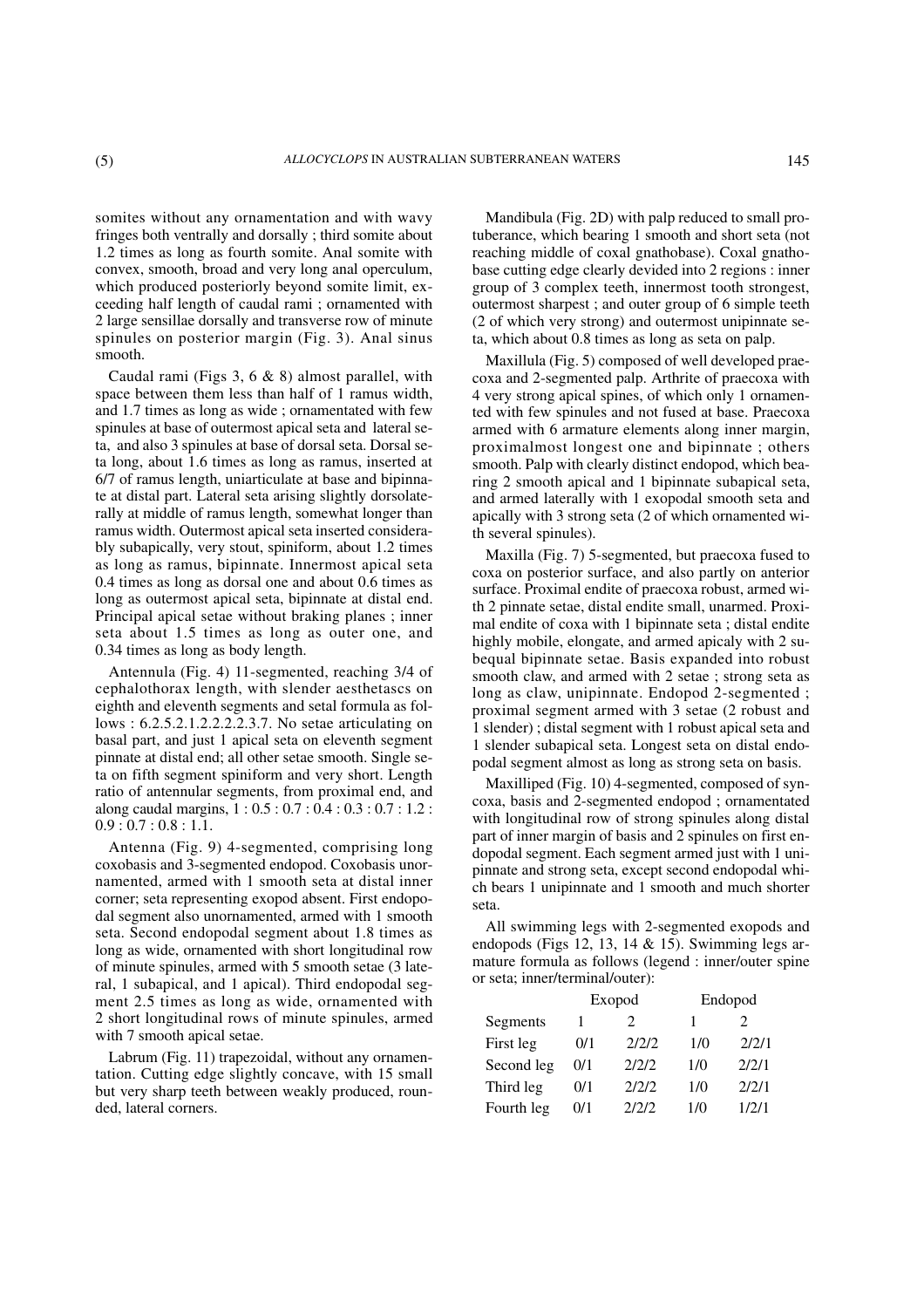

Figs 12-15. *Allocyclops* (*Psammocyclops*) *consensus* n.sp., holotype (female) : 12 - first swimming leg ; 13 - second swimming leg ; 14 - third swimming leg ; 15 - fourth swimming leg. Scale = 0.1 mm.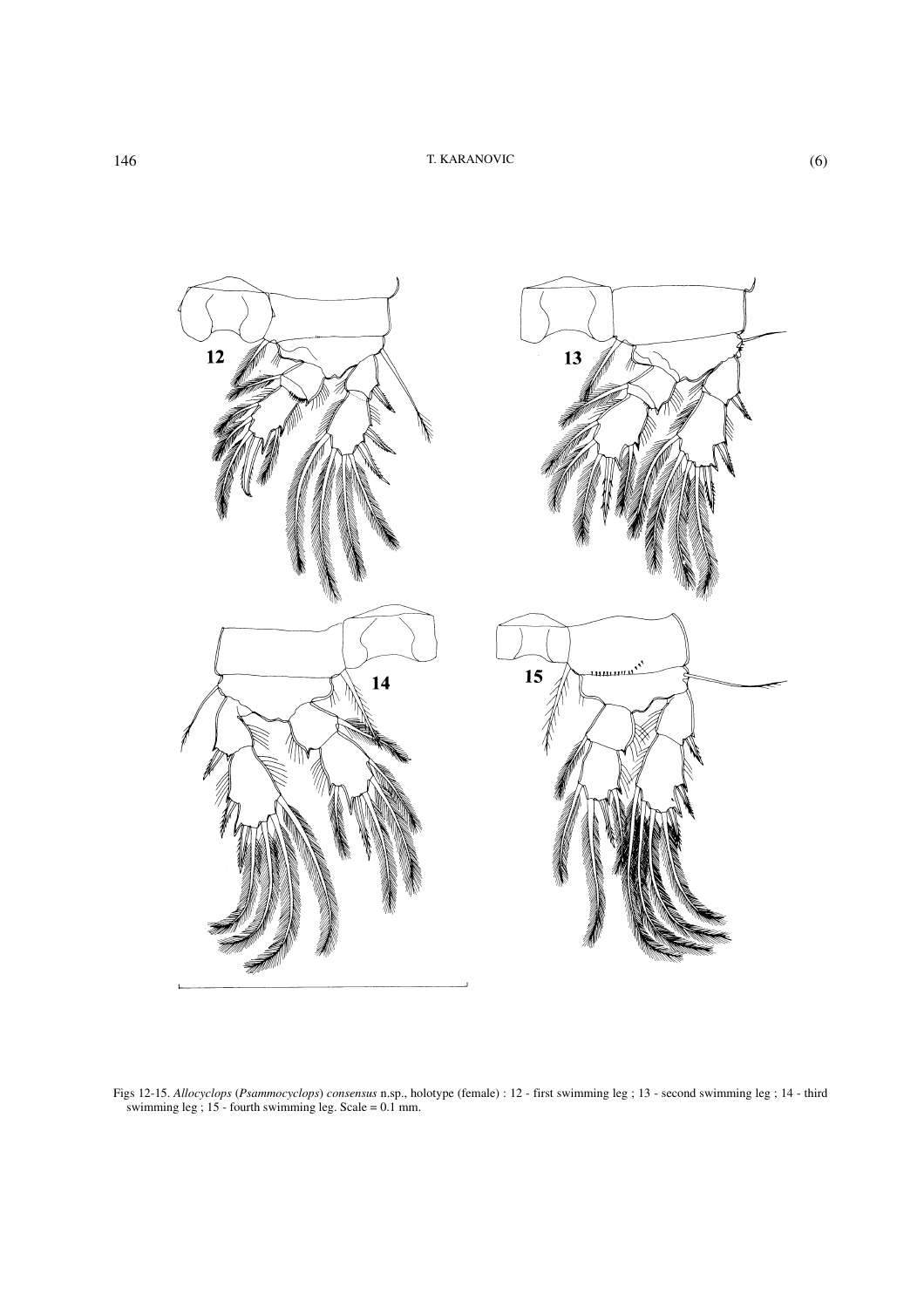Second exopodal segment spine formula : 2.2.2.2. Intercoxal sclerite of all swimming legs with deeply concave distal margins, and without any ornamentation. Coxae of first, second and third leg also without any ornamentation, while coxa of fourth leg with transverse row of spinules near distal margin ; all coxae armed with long and plumose seta on distal inner corner. Basis of first leg without spine at inner distal corner. Outer seta on basis of first swimming leg very long, bipinnate at distal end as well as seta on fourth leg ; those on second and third legs shorter, seta on second leg smooth, on third leg bipinnate. All setae on endopods and exopods slender and plumose ; no modified setae observed. Second endopodal segment of fourth swimming leg about 1.4 times as long as wide ; only apical spine 0.9 times as long as segment, and about 0.35 times as long as apical seta (Fig. 15). All swimming legs ornamented with long setules along inner margins of exopods and outer margins of endopods, as well as along outer margin of second exopodal segments ; first and second leg additionally ornamented with long setules along inner margin of second endopodal segment and with transverse row of spinules along posterior margin of first endopodal segment.

Fifth leg (Fig. 6) simple cuticular plate, short and broad, inserted laterally and basally fused to somite. Remnant of poximal segment small protuberance, armed with single short (in comparison with somite) and smooth seta. Distal segment like small protrusion, extending little beyond somite fringe ; armed with 2 subequal smooth setae, which about 0.8 times as long as seta on proximal segment protuberance.

Sixth leg (Fig. 6) also undistinct, small cuticular plate, inserted dorsolaterally on genital double-somite and armed with outer minute spine and inner short and smooth seta.

Male : Unknown.

#### **Etymology**

The species name is from the Latin noun *consensus*, which means unity, harmony, agreeing in gender with the masculine generic name and referring to its morphological features, which more closely unites three subgenera of the genus *Allocyclops*.

### **Discussion**

Unfortunately, only one female of *Allocyclops* (*Psammocyclops*) *consensus* n.sp. was collected and examined, so some important characters of the small cyclopoids (such is the sexual dimorphism in the swimming legs) could not be checked. However, there is no room for doubt that this species belongs to the genus *Allocyclops* Kiefer, 1932. The appearance of the genital double-somite, antennula, a very characteristic fifth leg, as well as all other characters, perfectly fit into the emended generic diagnosis given by Karanovic (2001). On the subgeneric level the situation is somewhat different. Only one apical spine on the fourth leg endopod and all coxal setae present, clearly put the new species in the subgenus *Psammocyclops*, but some other characters (such is the presence of antennal exopod seta, segmentation of the maxillular palp and relative length of the fifth leg setae) could not be used anymore in the subgeneric diagnosis. *Allocyclops* (*P*.) *consensus* is actually melting the boundaries between the *Allocyclops* subgenera (*Allocyclops s.str*., *Psammocyclops* Kiefer, 1955, and *Stolonicyclops* Reid & Spooner, 1998) in a way that it would not be possible to reconsider and revalidate their original generic statuses anymore (at least not using the traditional morphological methods alone). However, there is no reason for rejecting the recent subdivision of the genus, since it is very useful in the taxonomic practice and it may have some phylogenetic importance as well. Unfortunately, any phylogenetic analysis in the genus *Allocyclops* must wait for the detailed redescriptions of the majority of species, because their original descriptions are not in accordance with the standards of modern taxonomy, as they give no information about many morphological features.

Although clearly belonging to the subgenus *Psammocyclops*, *A*. (*P.*) *consensus* has no close relative among recent known species and it can be easily distinguished from the other three species in the subgenus by the swimming legs armature formula. From *A*. (*P*.) *excellens* (Kiefer, 1955) [syn. *Allocyclops ritae* Dumont & Lamoot, 1978] it additionally differs by the caudal rami shape, much shorter proximal seta on the fifth leg, much longer anal operculum and the presence of only two reduced armature elements on the female sixth leg (see Kiefer 1955 ; 1956 ; Dumont & Lamoot, 1978), although both species have a very similar seminal receptacle. From *A*. (*P*.) *silvaticus* Da Rocha & Bjornberg, 1988 the new species differs, beside the swimming legs armature formula, also by the shape of the caudal rami and anal operculum, as well as by the armature of the antenna, mandibula, maxilliped and by the much more harpacticoid-like body shape (see Da Rocha & Bjornberg 1988). *Allocyclops* (*P*.) *transsaharicus* (Lamoot, Dumont & Pensaert, 1981) shares with *A*. (*P*.) *consensus* very short caudal rami, posteriorly produced anal operculum and only two armature ele-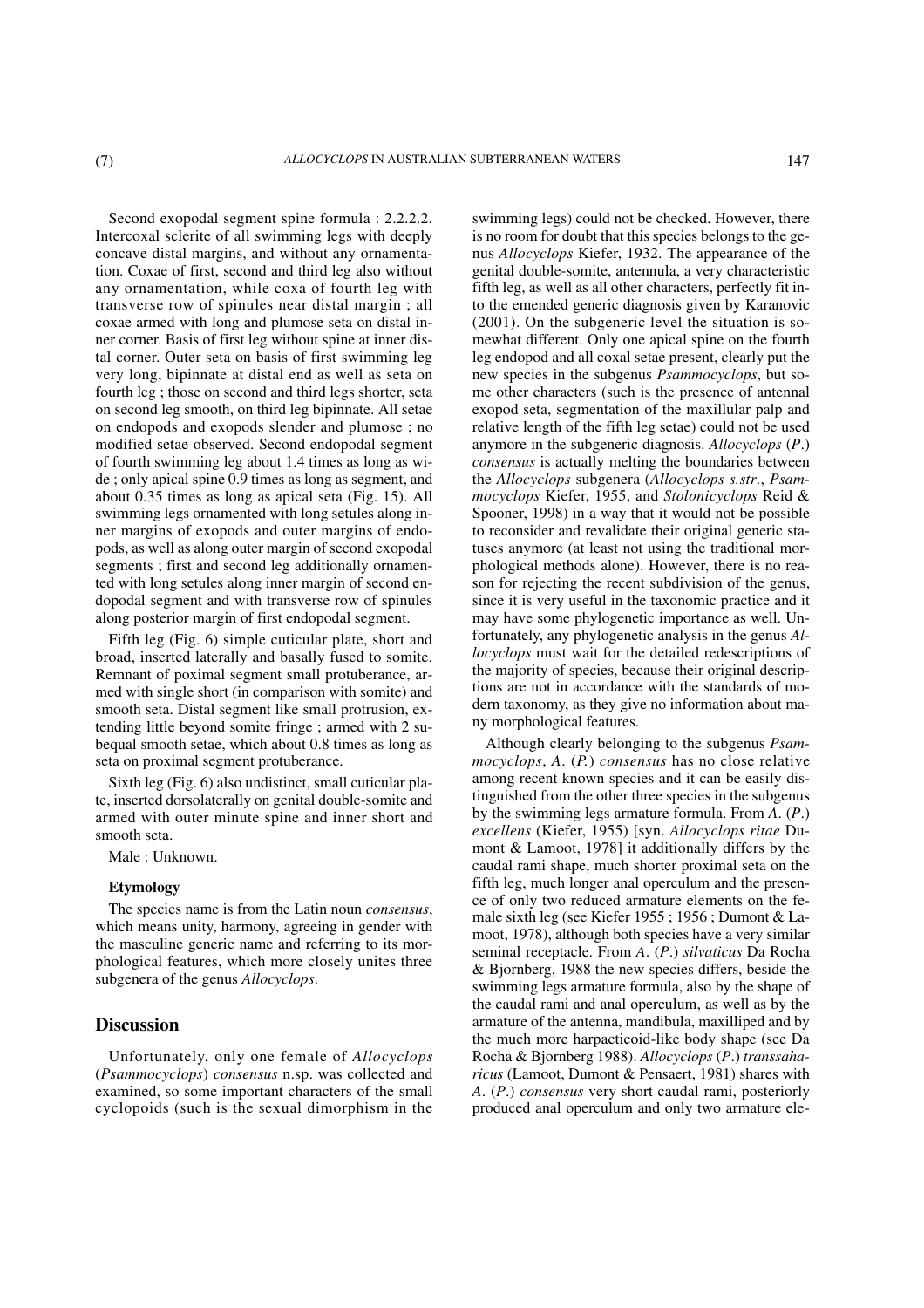#### 148 T. KARANOVIC (8)

ments on the female's fifth leg (Lamoot et al. 1981), but differs by the presence of the exopodal seta on antenna, armature formula of the antennula, body shape and, of course, by the swimming legs armature formula. This species, however, seems to be the closest one to the Australian representative. *Allocyclops* (*P*.) *consensus* has all three armature elements on the fifth leg smooth and slender, as well as *A*. (*S*.) *heggiensis* (Reid & Spooner 1998) from the United States (see Reid & Spooner 1998), while in all other species of the genus the innermost element is a spine or spiniform seta. Considering how small is the difference between spine, spiniform seta and seta, on such a small appendage, and how easy is to misinterpret them, it is very hard to establish the phylogenetic importance of this character.

Together with the new species from Australia, the genus *Allocyclops* now includes thirteen species, for which the following key to aid in their identification is provided (see Karanovic 2001) :

| 1. Second endopodal segment of fourth swimming                                                                                     |
|------------------------------------------------------------------------------------------------------------------------------------|
|                                                                                                                                    |
| 2. Coxae of all swimming legs with seta on their in-                                                                               |
| - Coxae of second, third and fourth legs without seta<br>on their inner-distal corner  A. (Stolonicyclops)                         |
| 3. Second endopodal segment of fourth swimming                                                                                     |
|                                                                                                                                    |
| 4. Spine formula of second exopodal segments of<br>swimming legs 2.3.3.2  A. (Psammocyclops)                                       |
| - Same formula 2.2.2.2  A. (Psammocyclops)                                                                                         |
| 5. Spine formula of second exopodal segments of<br>swimming legs 3.3.3.2  A. (Psammocyclops)<br>silvaticus Rocha & Bjornberg, 1988 |
| - Same formula 3.4.4.3  A. (Psammocyclops)<br>transsaharicus (Lamoot, Dumont & Pensaert, 1981)                                     |
| 6. Innermost apical seta on caudal rami longer than                                                                                |
|                                                                                                                                    |
| 7 - Anal operculum short and quadrate  8                                                                                           |
| A. (Allocyclops) chappuisi Kiefer, 1932                                                                                            |

| 8. Caudal rami more than 3 times as long as wide<br>A. (Allocyclops) cavicola Chappuis, 1951 |
|----------------------------------------------------------------------------------------------|
| - Caudal rami less than 3 times as long as wide<br>A. (Allocyclops) botosaneanui Plesa, 1981 |
|                                                                                              |
|                                                                                              |
| 10. Basis of first leg with spine on distomedial cor-                                        |
|                                                                                              |
|                                                                                              |
|                                                                                              |
| 11. Setal formula of second exopodal segment of                                              |
|                                                                                              |
| A. (Allocyclops) montenegrinus Karanovic, 2001                                               |
| 12. Caudal rami about 3 times as long as wide; in-                                           |
| nermost apical seta about 2 times shorter than outer-                                        |
|                                                                                              |
| A. (Allocyclops) kieferi Petkovski, 1971                                                     |

- Caudal rami about 1.5 times as long as wide ; innermost apical seta slightly shorter than outermost one .............. *A. (Allocyclops*) *minutissimus* (Kiefer, 1933)

As noted by Karanovic (in press), the subterranean copepods (both cyclopoids and harpacticoids) from Western Australia exhibit clear Tethyan connection if they have a marine origin, and they have mostly Gondwana or Eastern Gondwana connection if they are of the freshwater origin. *Allocyclops (P.) consensus* is not an exception, since the species of the subgenus *Psammocyclops* are distributed in South America, Africa, Madagascar and now in Australia as well. That is an obvious Gondwana connection, and that is why we probably need to continue using the subgeneric division of the genus *Allocyclops*. The subgenus *Psammocyclops* is still unknown on the Indian subcontinent, but the subterranean freshwaters there still await serious investigation (Ranga Reddy 2001, Karanovic & Pesce 2001, Karanovic & Ranga Reddy in press). Hopefully, the continuing studies of the Australian subterranean waters will result in finding more representatives of this interesting taxon and contribute to our better understanding of its zoogeography and the zoogeography of the subterranean animals in general.

#### **Acknowledgment**

Thanks are extended to the Western Australian Museum for kindly granting the status of research associate to the author, with privileges of staff and possibilities to use all the facilities of the Museum.